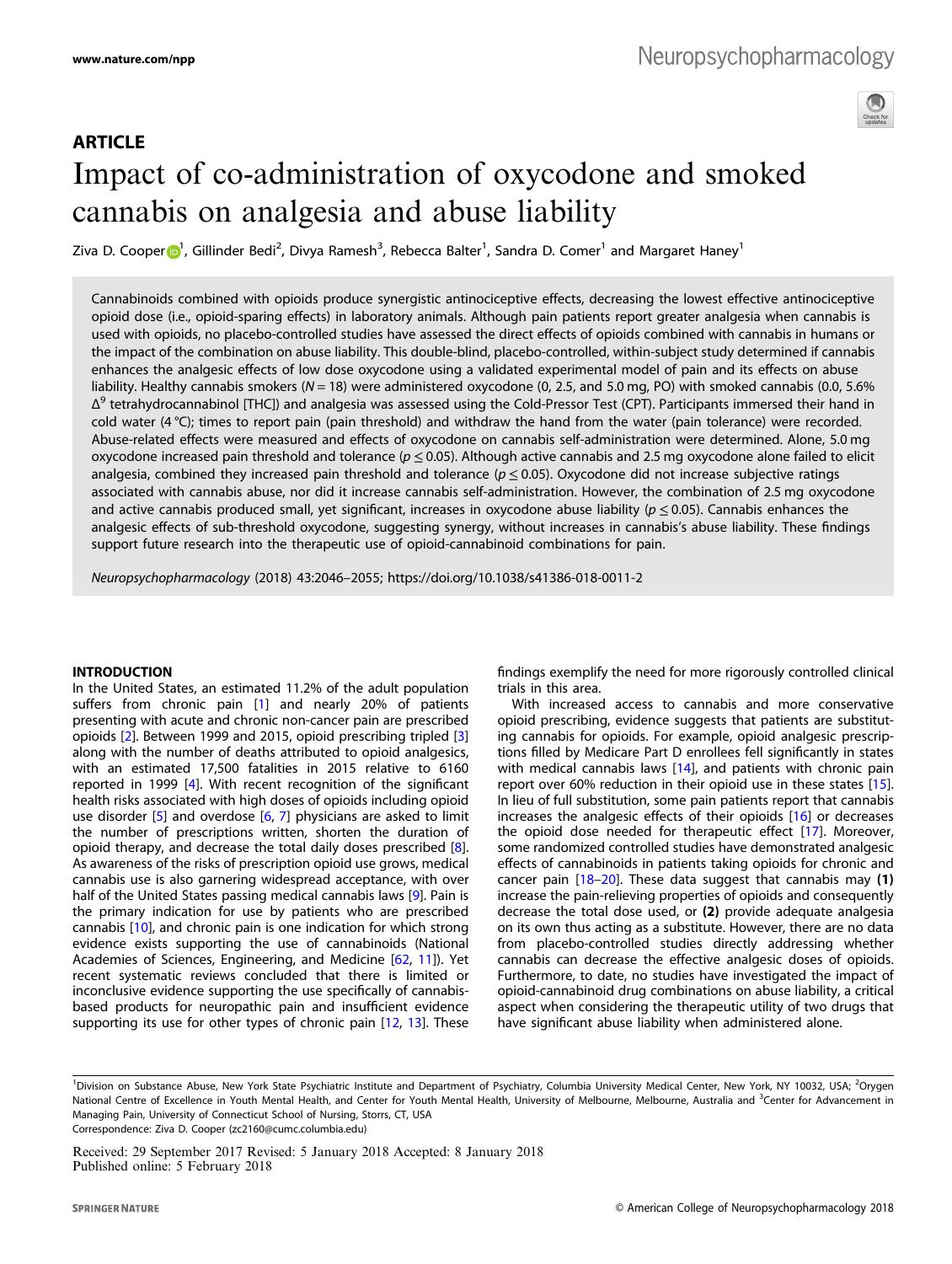Based on animal studies, combining opioids and cannabinoids for pain relief is hypothesized to provide superior clinical therapeutic effectiveness than opioid administration alone by increasing the analgesic potency of the opioid and therefore decreasing its effective analgesic dose (termed opioid-sparing effects). Although this effect has yet to be confirmed in humans, preclinical evidence regarding the pro-analgesic effects of coadministration of mu-opioid agonists and cannabinoids abounds, predominantly with  $\Delta^9$  tetrahydrocannabinol (THC), a partial CB1 and CB2 receptor agonist [\[21](#page-8-0)] and the main psychoactive component of cannabis [[22\]](#page-8-0). Combining THC and mu-opioid agonists has been reported to have additive or synergistic effects across a range of routes of administration in rodents (i.e., [[23](#page-8-0)–[28](#page-8-0)]) and non-human primates, depending on the efficacy of the opioid agonist (i.e.,  $[29-31]$  $[29-31]$  $[29-31]$  $[29-31]$ ). Achieving analgesia with lower opioid doses may also decrease adverse effects related to opioid use that diminish their therapeutic utility, including constipation, respiratory depression, and the development of opioid tolerance and dependence [\[32\]](#page-8-0). For instance, although chronic administration of a CB1 or mu-opioid receptor agonist alone produces antinociceptive tolerance and physiological dependence, co-administration of the drugs prevents these effects in rodents [[33,](#page-8-0) [34](#page-8-0)]. In addition to reducing the development of tolerance and dependence, CB1 receptor agonists also reduce the discriminative stimulus and reinforcing effects of opioid agonists in non-human primates [\[30](#page-8-0), [35\]](#page-8-0). This potential for cannabinoids to decrease the abuse liability of opioids has profound implications for the most significant adverse effects of opioids; that is, the risk of opioid use disorders and associated fatalities [[4](#page-7-0), [36](#page-8-0)]. Based on the preclinical literature, coadministration of cannabinoids, specifically CB1 receptor agonists like THC, would potentially decrease the risk of developing an

opioid use disorder. Few controlled clinical studies have sought to identify the opioid-sparing effects of cannabinoids; one assessed the impact of vaporized cannabis on opioid analgesia and pharmacokinetics, however this was under non-placebo controlled conditions. In addition, that study was not designed to assess if cannabis could decrease the effective opioid analgesic dose [\[37](#page-8-0)]. Other studies have used various cannabinoid preparations and routes of administration (i.e., oral THC or THC:CBD oromucosal spray) and have either lacked an opioid control (i.e., opioid placebo) or failed to include more than one opioid dose, again making it difficult to conclude whether cannabinoids can decrease the effective opioid dose for analgesia [[18](#page-8-0)–[20](#page-8-0), [38,](#page-8-0) [39\]](#page-8-0). Furthermore, while one study assessed the effects of cannabis and opioid co-administration on subjective intoxication [\[37](#page-8-0)], no studies to date have assessed the abuse liability of the drug combination, a critical endpoint when determining if the combination can mitigate risks of abuse associated with opioid administration.

This within-subject, randomized, placebo-controlled, doubleblind study sought to determine the opioid-sparing effects of cannabis by assessing analgesia and abuse liability of subthreshold and lowest-effective doses of oxycodone (2.5 and 5.0 mg, respectively) when administered alone or in combination with smoked cannabis over six experimental sessions in a healthy, cannabis-smoking population. The sub-threshold dose was chosen specifically to assess potential synergistic effects of the drug combination that may not have been apparent with higher doses. Analgesia was assessed using the Cold Pressor Test (CPT) an experimental test of pain that has predictive validity for medications used for chronic pain (opioids [[40](#page-8-0)–[42\]](#page-8-0), gabapentin [\[43\]](#page-8-0), and lamotrigine [[44\]](#page-8-0)). Assessing analgesic effects using this elicited pain test in a non-pain population afforded robust experimental control by excluding significant confounding variables that occur when studying a pain population including (1) current use of analgesics and (2) fluctuations in baseline pain across session days.

# METHODS AND MATERIALS

### **Participants**

Volunteers, 21–45 years of age, who met basic inclusion/exclusion criteria after an initial telephone screen came to the laboratory for further screening, received a psychiatric and medical evaluation, and provided a drug use and medical history. Eligible participants currently smoked  $\geq$  three cannabis cigarettes at least three times a week for the four weeks before screening, as determined by urine toxicology and self-report (one 'blunt' = two cannabis cigarettes [\[45](#page-8-0)]) and were physically healthy, as determined by a physical examination, electrocardiogram, and urine and blood chemistries. Participants also had to have experience with opioids without adverse effects. Volunteers were excluded if they endorsed current pain, used over-the-counter or prescription medications each day, with the exception of oral contraceptives, used illicit drugs other than cannabis, as determined by urine toxicology and self-report, or had problematic alcohol consumption. Those meeting Diagnostic and Statistical Manual (of Mental Disorders), fourth edition revised criteria for Axis I psychopathology were excluded. Pregnant or nursing females were also excluded. Volunteers were told that the study aimed to determine the effects of smoked cannabis and a Food and Drug Administration (FDA)-approved medication on pain and that during each session they would take a capsule and smoke a portion of a cannabis cigarette. Participants were admitted into the study after providing informed consent. Procedures were approved by the Institutional Review Board of the New York State Psychiatric Institute and were in accord with the Declaration of Helsinki.

#### Design and procedures

The study included six 8-hour outpatient sessions over the course of 4–8 weeks at the New York State Psychiatric Institute. Sessions were separated by >72 h to prevent medication carryover effects and began around 9 AM. Volunteers also participated in two additional sessions assessing the effects of naltrexone (25 mg) on cannabis analgesia; findings will be reported separately. Before study onset, participants were familiarized with computerized tasks, the CPT, and study procedures during a medication-free training. During each session, one capsule containing placebo or oxycodone (2.5 or 5.0 mg) was administered 45 min before cannabis was smoked (0.0 or 5.6% THC). Each combination of cannabis (0.0 and 5.6% THC) and oxycodone strength (0.0, 2.5, and 5.0 mg) was tested. A within-subject design was used in which all participants received all six dose conditions in randomized order.

Experimental session. Participants were instructed not to eat breakfast before sessions as they would be served the same standard breakfast before each session in the laboratory to control for any possible effects of the meal or macronutrients on mood or drug absorption. Participants were also asked not to smoke cannabis or nicotine cigarettes after midnight the night before each session to ensure low carbon monoxide levels in the morning and provide a way to assess any recent cannabis smoking. Upon arrival at the laboratory, carbon monoxide levels were measured to confirm no recent smoking, breath alcohol levels were assessed, urine toxicology screens confirmed no recent use of illicit drugs other than cannabis, and a standardized breakfast was provided.

Before capsule administration, participants completed a baseline pain assessment (CPT and pain ratings). Heart rate and blood pressure were measured using a Sentry II vital signs monitor (Model 6100: NBS Medical Services, Costa Mesa CA). Pupil photographs were taken using a digital pupillometer (VIP-200 Pupillometer, Neuroptics, Inc., San Clemente, CA) under ambient lighting conditions. Participants smoked 70% of an 800 mg cannabis cigarette 45 min after capsule administration, following a cued-smoking procedure [[46\]](#page-8-0). Heart rate, blood pressure, pain assessments (CPT and pain ratings), subjective drug effect ratings,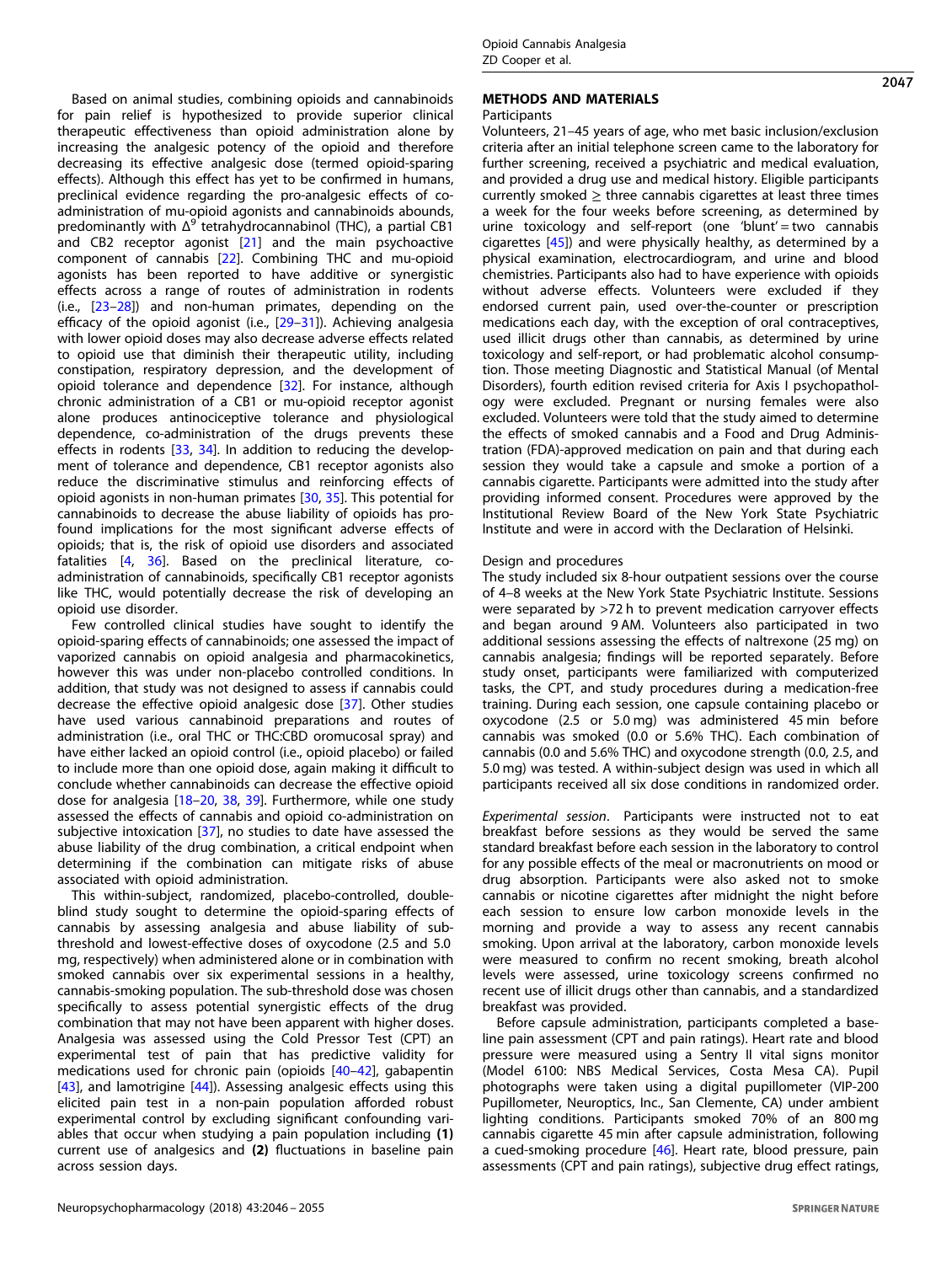| Time (min) Event |                                                                                                                                                                                                                                                                                                                                                                                |  |  |  |  |
|------------------|--------------------------------------------------------------------------------------------------------------------------------------------------------------------------------------------------------------------------------------------------------------------------------------------------------------------------------------------------------------------------------|--|--|--|--|
|                  |                                                                                                                                                                                                                                                                                                                                                                                |  |  |  |  |
| $-75$            | Urine toxicology, breathalyzer, carbon monoxide,<br>breakfast                                                                                                                                                                                                                                                                                                                  |  |  |  |  |
| -60              | Pain assessments, BP/HR, pupil measurement, SE-VAS                                                                                                                                                                                                                                                                                                                             |  |  |  |  |
| $-45$            | Capsule administration                                                                                                                                                                                                                                                                                                                                                         |  |  |  |  |
|                  | $(0.0, 2.5 \text{ or } 5.0 \text{ mg oxycodone, oral})$                                                                                                                                                                                                                                                                                                                        |  |  |  |  |
| -20              | Pain assessments, BP/HR, pupil measurement, capsule-RF,<br>SE-VAS                                                                                                                                                                                                                                                                                                              |  |  |  |  |
| 0                | Cannabis administration                                                                                                                                                                                                                                                                                                                                                        |  |  |  |  |
|                  | (0 or 5.6%, smoked)                                                                                                                                                                                                                                                                                                                                                            |  |  |  |  |
| 15               | BP/HR, pupil measurement, capsule-RF, cannabis-RF, SE-<br>VAS                                                                                                                                                                                                                                                                                                                  |  |  |  |  |
| 30               | Pain assessments, BP/HR, capsule-RF, cannabis-RF, SE-VAS,                                                                                                                                                                                                                                                                                                                      |  |  |  |  |
| 60               | Pain assessments, BP/HR, pupil, capsule-RF, cannabis-RF,<br>SE-VAS,                                                                                                                                                                                                                                                                                                            |  |  |  |  |
| 90               | Pain assessments, BP/HR, pupil, capsule-RF, cannabis-RF,<br>SE-VAS,                                                                                                                                                                                                                                                                                                            |  |  |  |  |
| 120              | Pain assessments, BP/HR, capsule-RF, cannabis-RF, SE-VAS                                                                                                                                                                                                                                                                                                                       |  |  |  |  |
| 150              | BP/HR, lunch                                                                                                                                                                                                                                                                                                                                                                   |  |  |  |  |
| 180              | Pain assessments, BP/HR, pupil, capsule-RF, cannabis-RF,<br><b>SE-VAS</b>                                                                                                                                                                                                                                                                                                      |  |  |  |  |
| 195              | Choice to purchase 1-3 puffs of marijuana followed by<br>smoking                                                                                                                                                                                                                                                                                                               |  |  |  |  |
| 225              | BP/HR, SE-VAS                                                                                                                                                                                                                                                                                                                                                                  |  |  |  |  |
| 255              | BP/HR, SE-VAS                                                                                                                                                                                                                                                                                                                                                                  |  |  |  |  |
| 285              | BP/HR, SE-VAS                                                                                                                                                                                                                                                                                                                                                                  |  |  |  |  |
| 300              | BP/HR, Field Sobriety Test, participant discharge                                                                                                                                                                                                                                                                                                                              |  |  |  |  |
|                  | Timing of session events relative to cannabis smoking. Session began at<br>approximately 9 AM Pain assessments Cold Pressor Test, McGill Pain<br>Questionnaire, and Painful and Bothersome Rating Forms, BP/HR blood<br>pressure and heart rate readings, SE-VAS Subjective Effects -Visual Analog<br>Scale, Capsule-RF Capsule Rating Form, Cannabis-RFC Cannabis Rating Form |  |  |  |  |

and pupil diameter were assessed at set times throughout the session after capsule administration and cannabis smoking (refer to Table 1). Cannabis's reinforcing effects were assessed 195 min after smoking (see below for details). During each session, nicotine cigarette smokers were permitted to smoke after carbon monoxide levels were measured (before any assessments) and at predetermined intervals to minimize nicotine withdrawal. At the end of each session participants were given subway fare and left the laboratory after passing field sobriety tasks and verbally agreeing not to drive for the remainder of the day. Table 1 provides details related to timing of assessments relative to capsule administration and cannabis smoking.

Pain assessments. Pain responses were measured before and repeatedly after drug administration (Table 1). Based on earlier reports of smoked cannabis and oral THC's effects in the CPT [[47](#page-8-0)], these were the primary outcomes for the current study.

Cold pressor test. The cold pressor apparatus consisted of two water coolers, each fitted with a wire cradle and an aquarium pump for water circulation. One cooler was filled with warm water (37 °C) and the other was filled with cold water (4 °C) [\[47](#page-8-0)]. Briefly, each CPT began with an immersion of the left hand into the warm-water bath for 3 min. The left hand was then immersed into the cold-water bath, and participants were instructed to report the first painful sensation after immersion and asked to tolerate the stimulus as long as possible before withdrawing their hand (up to 3 min). Pain threshold, defined as latency to first feel pain, and

pain tolerance, latency to withdraw the hand from the cold water, were recorded. Staff administering the CPT was the same sex as the volunteer.

Pain Intensity and Bothersomeness Scales (PIB). Immediately after removing the hand from the cold water, participants rated pain intensity and bothersomeness of the cold water stimulus on a scale from 0 to 10, 0 being "not painful/bothersome at all" and 10 being "most painful/bothersome feeling imaginable."

McGill Pain Questionnaire (MPQ). A 15-item shortened, computerized form of the MPQ was used to assess the sensory and affective dimensions of the pain experience immediately following the CPT. Participants were ask to describe the pain by choosing among a series of possible answers (None [score = 1] to Severe [score = 4]) when prompted by a descriptor ("Throbbing," "Shooting," "Stabbing," etc.). Scores were added across all 15 items to generate a sum score, ranging between 15 and 60. This questionnaire was completed immediately after the PIB.

Subjective drug effects. Ratings of subjective drug effects were measured repeatedly on a scale of  $0 \text{ mm} = \text{no effect to } 100 \text{ mm} =$ maximum possible effect (Table 1).

Subjective Effect-Visual Analog Scale (SE-VAS). Participants were asked to rate their mood and physical symptoms on a modified 44-item, computerized VAS that measures affective and physical subjective drug effects (see [\[47](#page-8-0), [48](#page-8-0)]).

Cannabis Rating Form (Cannabis-RF) and Capsule Rating Form (Capsule-RF). Subjective cannabis-and capsule-related effects were assessed using two 5-item VASs asking participants to rate the strength of the drug effect, good effect, bad effect, drug liking, and willingness to take the drug again [\[49\]](#page-8-0).

Cannabis reinforcing effects. Cannabis self-administration was assessed by providing the participants an opportunity to purchase up to 3 puffs (\$1/puff, taken from study earnings) of the cannabis that was smoked 3 h earlier. Self-administered cannabis was smoked immediately after the choice according to the puffedpaced procedure.

# **Drugs**

Capsules (size 00 opaque capsules with lactose filler) containing placebo or oxycodone (2.5 or 5.0 mg) were prepared by the New York State Psychiatric Institute Research Pharmacy. Cannabis cigarettes (0.0 or 5.6% THC; ca. 800 mg) were provided by the National Institute on Drug Abuse. Cigarettes were stored frozen in an airtight container and humidified at room temperature for 24 h prior to the session.

# Data analysis

Repeated measures analysis of variance (ANOVA) with planned comparisons were used to assess the analgesic and subjective effects of cannabis and oxycodone administered alone and in combination. For each drug condition, pain threshold and tolerance were calculated for each participant as the percent of the baseline pre-drug administration CPT response. Pain ratings were also measured as a function of change from the baseline response. For each dependent measure, seven planned comparisons between dosing conditions were completed. Active cannabis and the two oxycodone strengths were compared to the placebo (three comparisons), and the two drug combinations (active cannabis  $+ 2.5$  mg oxycdone and active cannabis  $+ 5.0$  mg oxycodone combination) were compared to the placebo (2 comparisons). Lastly, the two drug combinations were compared to active cannabis alone (2 comparisons). Results were considered statistically significant when  $p$  values were equal to or less than 0.05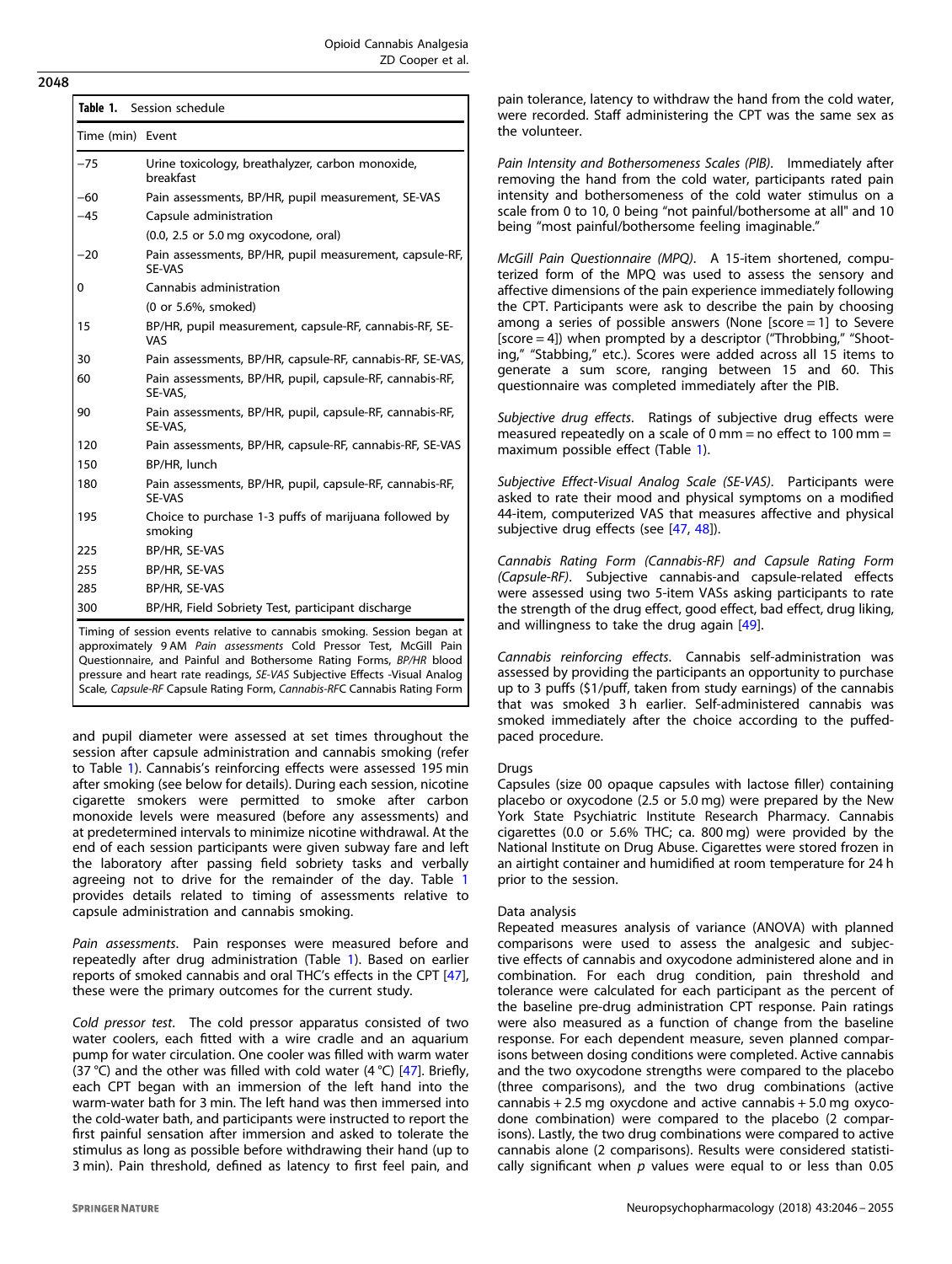| Table 2.<br>Demographic characteristics of study participants                           |                   |  |  |  |  |
|-----------------------------------------------------------------------------------------|-------------------|--|--|--|--|
| Demographics $(N = 18)$                                                                 |                   |  |  |  |  |
| Age (years)                                                                             | $29.9 + 1.6$      |  |  |  |  |
| Sex (men/women)                                                                         | 12/6              |  |  |  |  |
| Race (B/W/M)                                                                            | 10/5/3            |  |  |  |  |
| Cannabis use                                                                            |                   |  |  |  |  |
| Years regular use                                                                       | $12.1 + 8.5$      |  |  |  |  |
| Days/Wk                                                                                 | $6.6 \pm 0.9$     |  |  |  |  |
| \$/Wk                                                                                   | $153.8 \pm 193.1$ |  |  |  |  |
| Cannabis cigarettes/day                                                                 | $7.9 + 5.3$       |  |  |  |  |
| Tobacco use                                                                             |                   |  |  |  |  |
| Daily nicotine smokers                                                                  | 44%               |  |  |  |  |
| Tobacco cigarettes/day                                                                  | $4.9 + 2.9$       |  |  |  |  |
| Alcohol use                                                                             |                   |  |  |  |  |
| Weekly drinkers                                                                         | 67%               |  |  |  |  |
| Drinks/occasion                                                                         | $3.3 \pm 2.4$     |  |  |  |  |
| Opioid use                                                                              |                   |  |  |  |  |
| Past use for pain only                                                                  | 78%               |  |  |  |  |
| Recreational use                                                                        | 22%               |  |  |  |  |
| Occasions of recreational use                                                           | $2.0 \pm 1.2$     |  |  |  |  |
| <i>Note</i> : Data are presented as means $(\pm SD)$ or as percent Race is indicated as |                   |  |  |  |  |

Black (B), White (W), and Mixed (M)

using Huynh-Feldt corrections. One participant held his hand in the cold water for the full 3 min during all CPTs; his data were excluded from analyses.

#### RESULTS

#### Demographic characteristics

Table 2 portrays the demographic characteristics of the participants who completed the study. An additional 12 volunteers enrolled, but did not complete the study; nine discontinued for personal reasons, one had a positive toxicology screen for amphetamine, one reported unwanted effects of study medication (nausea), and one provided false information regarding psychiatric and legal history during screening. All participants had experience with prescription opioids with no adverse effects; 14 participants had histories of prescription opioid use for pain only, one participant used prescription opioids for pain and for recreational purposes on one occasion, and three participants had a history of using prescription opioids only for recreational purposes. Recreational use spanned 1–3 occasions. Participants did not have a history of heroin use. Average times since last use prior to study participation was  $3.4 \pm 4.4$  years for therapeutic purposes and  $2.6 \pm 3.7$  years for recreational use.

# Analgesic effects

CPT: pain sensitivity and tolerance. Figure [1](#page-4-0) portrays the time course of pain threshold (latency to first report pain, top panels) and pain tolerance (latency to withdraw the hand from cold water, bottom panels) as a function of cannabis strength and oxycodone dose (left column, 2.5 mg oxycodone; right column, 5.0 mg oxycodone). Baseline and post-capsule pain threshold and tolerance did not differ across dosing conditions. Administered alone, only 5.0 mg oxycodone increased pain threshold (F $[1, 17] =$ 7.5,  $p$  ≤ 0.01) and tolerance (F [1, 17] = 5.4,  $p$  ≤ 0.05) compared to placebo (inactive cannabis and 0.0 mg oxycodone). When administered with active cannabis, 5.0 mg oxycodone also increased pain tolerance compared to the placebo condition and active cannabis alone (F  $[1, 17] = 5.5, p \le 0.05$ ). The 2049

combination of active cannabis and 2.5 mg oxycodone increased pain threshold and tolerance relative to the placebo condition (F [1, 17] = 5.9,  $p \le 0.05$  and F [1, 17] = 6.5,  $p \le 0.05$ , respectively) and active cannabis alone (F [1, 17] = 5.2,  $p \le 0.05$  and F [1, 17] = 5.5,  $p \leq 0.05$ , respectively).

Pain ratings. Pain ratings including MPQ and PIB ratings did not differ between active cannabis or oxycodone, either administered alone or in combination, as compared to placebo (Table [3\)](#page-5-0). Baseline and post-capsule ratings for these measures also did not differ across sessions (average baseline MPQ ratings =  $20.0 \pm 0.3$ ; average 'Painfulness' ratings =  $5.9 \pm 0.2$ ; average 'Bothersomeness' ratings =  $5.7 \pm 0.2$ ). MPO ratings increased throughout the sessions for all drug conditions. Lower ratings were observed under active drug conditions compared to placebo, but differences were not statistically significant. Similarly, 'Painfulness' and 'Bothersomeness' ratings also increased across the session with no significant differences between dose conditions.

# Subjective drug effects

Figure [2](#page-6-0) illustrates representative subjective cannabis effects as measured by the Cannabis RF and ratings of 'High' measured with the SE-VAS. Ratings of cannabis 'Strength,' 'Liking,' and 'High,' were significantly higher after active cannabis administration relative to placebo (Strength, F [1, 17] = 83.6,  $p \le 0.0001$ ; Liking, F [1, 17] = 53.6,  $p \le 0.0001$ ; High, F [1, 17] = 51.1,  $p \le 0.0001$ ). Oxycodone alone did not increase these ratings. While the combination of 2.5 and 5.0 mg oxycodone and active cannabis increased these ratings relative to placebo (2.5 mg oxycodone in combination with active cannabis, Strength, F [1, 17] = 82.3,  $p \le$ 0.0001; Liking, F [1, 17] = 51.7,  $p \le 0.0001$ ; High, F [1, 17] = 64.4,  $p \le$ 0.0001, 5.0 mg oxycodone in combination with active cannabis, Strength, F [1, 17] = 73.7,  $p \le 0.0001$ ; Liking, F [1, 17] = 59.4,  $p \le$ 0.0001; High, F [1, 17] = 51.9,  $p \le 0.0001$ ), ratings were not higher than those engendered by active cannabis alone. The same effects were observed for other positive subjective effects including ratings of 'Good' and 'Take Again' (active cannabis alone, Good, F [1, 17] = 57.4,  $p \le 0.0001$ ; Take Again, F [1, 17] = 53.7,  $p \le 0.0001$ ; 2.5 mg oxycodone in combination with active cannabis, Good, F [1, 17] = 52.4  $p \le 0.0001$ ; Take Again, F [1, 17] = 51.7,  $p \le 0.0001$ ; 5.0 mg oxycodone in combination with active cannabis, Good, F [1, 17] = 67.2,  $p \le 0.0001$ ; Take Again, F [1, 17] = 62.2,  $p \le 0.0001$ ) However, 5.0 mg oxycodone increased ratings of 'Take Again' when administered with inactive cannabis relative to placebo (F  $[1, 17] = 4.8, p \le 0.05$ ).

Subjective drug effects related to oxycodone as measure by the Capsule RF are shown in Table [4](#page-6-0). Neither active cannabis nor either oxycodone dose alone affected ratings of capsule 'Strength,' 'Good (Drug Quality),' 'Liking,' or 'Take Again' compared to placebo. However, the combination of 2.5 mg oxycodone and active cannabis increased these ratings relative to placebo (Strength, F [1, 17] = 4.1,  $p \le 0.05$ ; Good, F [1, 17] = 12.9,  $p \le$ 0.001; Liking, F [1, 17] = 20.7,  $p \le 0.0001$ ; Take Again F [1, 17] = 20.4,  $p \le 0.001$ ). The combination also increased ratings of 'Strength,' 'Good,' Liking,' and 'Take Again' relative to cannabis alone (Strength, F [1, 17] = 10.5,  $p \le 0.01$ ; Good, F [1, 17] = 11.8,  $p \le 0.01$ ; Liking, F [1, 17] = 12.2,  $p \le 0.01$ ; Take Again F [1, 17] = 12.2,  $p \le 0.01$ ). The combination of 5.0 mg oxycodone and active cannabis increased ratings of 'Good' and 'Take Again' relative to placebo (Good, F [1, 17] = 4.4,  $p \le 0.05$ ; Take Again, F [1, 17] = 5.7,  $p \leq 0.05$ ).

# Reinforcing effects

Figure [3](#page-7-0) depicts the number of cannabis puffs self-administered and money spent during each session as a function of cannabis strength and oxycodone dose. Active cannabis was self-administered significantly more than inactive cannabis (F [1, 17] = 7.5,  $p \le 0.01$ ). The combination of active cannabis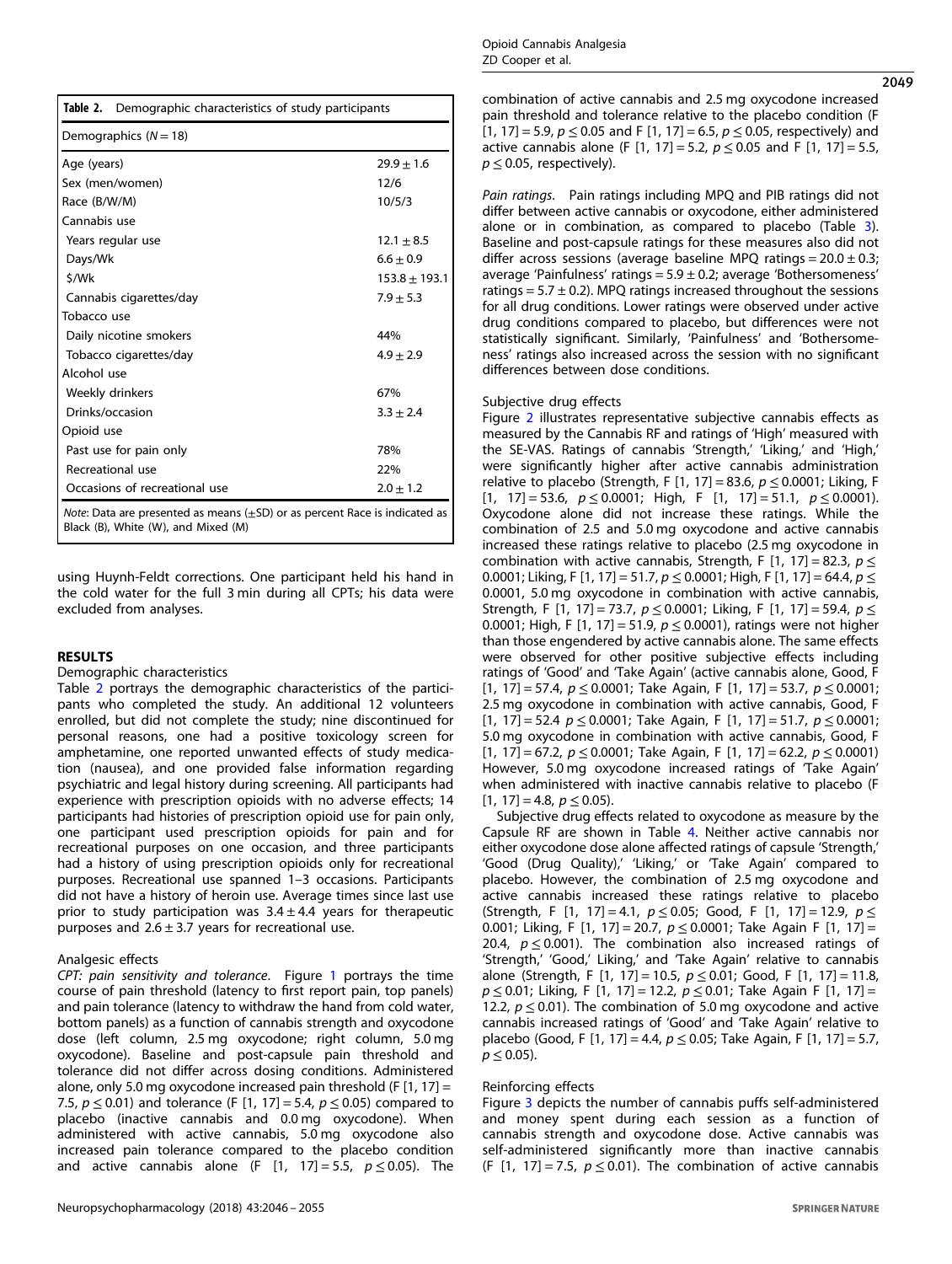<span id="page-4-0"></span>

Fig. 1 Cold Pressor Task pain threshold (top panels) and tolerance (bottom panels) as calculated by percent baseline latency (seconds) to report pain and withdraw the hand from cold water. Data are presented as mean values +/- SEM according to cannabis strength, oxycodone dose (2.5 mg, left panels; 5.0 mg, right panels), and time. Placebo oxycodone + inactive cannabis condition = PBO; placebo oxycodone + active cannabis condition = CAN; 2.5 mg oxycodone + inactive cannabis condition = 2.5 Oxy; 2.5 mg oxycodone + active cannabis condition = 2.5 O + C; 5.0 mg oxycodone + inactive cannabis condition = 5.0 Oxy; 5.0 mg oxycodone + active cannabis condition = 5.0 O + C. Baseline response is shown as BSL on the x-axis; response after oxycodone is indicated by C on the x-axis. Significant differences from placebo are indicated by \*p  $\leq$  0.05 and \*\*p  $\leq$  0.01; significant differences from active cannabis alone are indicated with  $^{\#}p$   $\leq$  0.05

and 2.5 or 5.0 mg oxycodone was also self-administered more than placebo (2.5 mg oxycodone in combination with active cannabis, F [1, 17] = 20.3,  $p \le 0.0001$ ; 5.0 mg oxycodone in combination with active cannabis, F  $[1, 17] = 20.3$ ,  $p \le 0.0001$ ); however, no significant differences were observed between the combination of active cannabis and oxycodone compared to active cannabis alone.

#### Physiological effects

Figure [4](#page-7-0) portrays the effects of cannabis and oxycodone on miosis and heart rate (Fig. [4\)](#page-7-0). Both doses of oxycodone administered alone decreased pupil diameter relative to the placebo (2.5 mg oxycodone, F [1, 17] = 7.4,  $p \le 0.01$ ; 5.0 mg oxycodone, F [1, 17] = 8.3,  $p \le 0.01$ ) and compared to active cannabis administered alone (2.5 mg oxycodone, F [1, 17] = 7.5,  $p \le 0.01$ ; 5.0 mg oxycodone, F [1, 17] = 17.1,  $p \le 0.0001$ ). Under active cannabis, 5.0 mg oxycodone significantly decreased pupil diameter relative to placebo (F  $[1, 17] = 9.6, p \le 0.01$ .

Active cannabis increased heart rate compared to the placebo (F [1, 17] = 7.7,  $p \le 0.05$ ), an effect that was retained when coadministered with 2.5 and 5.0 mg oxycodone (2.5 mg oxycodone in combination with active cannabis, F [1, 17] = 8.6,  $p \le 0.05$ ; 5.0 mg oxycodone in combination with active cannabis, F [1, 17] = 7.4,  $p \le$ 0.05). Compared to active cannabis alone, the combination of active cannabis and oxycodone did not significantly affect heart rate.

### **DISCUSSION**

Preclinical studies and population findings provide a strong signal for the potential opioid-sparing effects of cannabinoids [[32](#page-8-0)]. This study sought to determine how active cannabis affected the analgesic dose of a frequently prescribed opioid analgesic, oxycodone, while also assessing the impact of the opioidcannabis combination on another clinically relevant endpoint, abuse liability. Both active cannabis and a low dose of oxycodone (2.5 mg) were sub-therapeutic, failing to elicit analgesia on their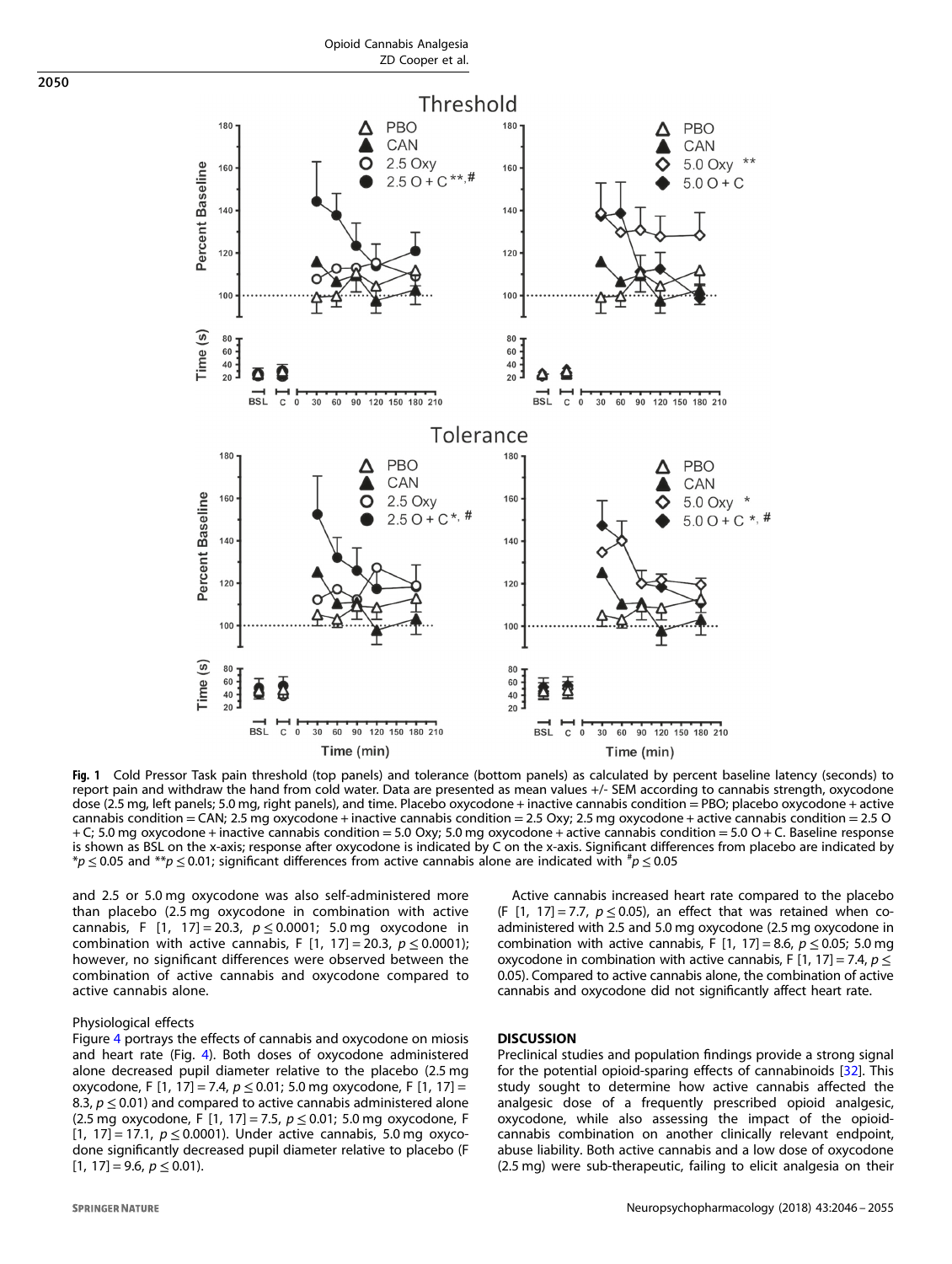Opioid Cannabis Analgesia ZD Cooper et al.

<span id="page-5-0"></span>

| Table 3.<br>Pain ratings |                |                   |                   |                   |                   |                   |                   |
|--------------------------|----------------|-------------------|-------------------|-------------------|-------------------|-------------------|-------------------|
| Drug condition           | Oxycodone      | 0.0 <sub>mg</sub> | 0.0 <sub>mg</sub> | 2.5 <sub>mg</sub> | 2.5 <sub>mg</sub> | 5.0 <sub>mg</sub> | 5.0 <sub>mg</sub> |
|                          | Cannabis       | $0.0 \%$          | 5.6 %             | 0.0%              | 5.6 %             | $0.0 \%$          | 5.6 %             |
| Subjective effect        | <b>MPO</b>     | $2.2 \pm 0.5$     | $1.5 \pm 0.5$     | $2.0 \pm 0.5$     | $0.7 \pm 0.6$     | $1.7 \pm 0.4$     | $1.2 \pm 0.4$     |
|                          | Painfulness    | $0.4 \pm 0.1$     | $0.6 + 0.1$       | $0.6 + 0.1$       | $0.3 \pm 0.2$     | $0.3 \pm 0.1$     | $0.2 \pm 0.1$     |
|                          | Bothersomeness | $0.6 + 0.1$       | $0.6 + 0.2$       | $0.8 + 0.2$       | $0.6 + 0.2$       | $0.5 + 0.2$       | $0.0 \pm 0.2$     |

Mean reductions from baseline in pain ratings ± standard error of the mean (SEM) for the McGill Pain Questionnaire (MPQ), and Painfulness and Bothersomeness scales after administration of placebo (inactive cannabis + 0 mg oxycodone), oxycodone (2.5 and 5.0 mg) and active cannabis (0.0 and 5.6% THC) administered alone or together

own; however, when administered together, pain responses as measured by the CPT were significantly reduced, pointing to the opioid-sparing effects of cannabis. Oxycodone did not significantly increase cannabis self-administration. However, the combination of 2.5 mg oxycodone and active cannabis produced modest increases in positive subjective ratings related to oxycodone. These are important data to consider in light of findings from observational studies that prescription opioid use is associated with greater likelihood of CUD [\[49](#page-8-0)], and that certain features of problematic prescription opioid use (i.e., high doses, non-adherence with medication dosing regimens) were greatest among chronic pain patients who also used cannabis [\[16\]](#page-8-0). No consistent changes in oxycodone-induced or cannabis-induced physiological effects were observed when the two drugs were coadministered. Overall, these findings demonstrate opioid-sparing effects of cannabis for analgesia that is accompanied by increases in some measures of abuse liability.

The current findings correspond to preclinical literature demonstrating the additive and synergistic effects of opioids and cannabinoids on antinociception [[32\]](#page-8-0). These results are also similar to previous human laboratory studies and clinical trials demonstrating that the addition of a THC-based cannabinoid (i.e., dronabinol, THC:CBD oral preparation, or vaporized active cannabis) enhances the analgesic effects of an opioid [\[18](#page-8-0)–[20](#page-8-0), [37](#page-8-0)–[39\]](#page-8-0). This study extends those findings in a number of important areas in that it (1) assessed the effects of smoked cannabis on opioid analgesia and used a placebo comparison, (2) determined cannabis's effects on multiple doses of oxycodone, and (3) assessed the impact of the combination on markers of abuse liability. Previous controlled laboratory and clinical studies have not been explicitly designed to measure whether THC-based therapies decrease the effective analgesic dose of an opioid, with the exception of one study that assessed the impact of dronabinol and a single, sub-therapeutic dose of morphine on responses to experimental thermal pain in healthy volunteers [\[39\]](#page-8-0). They found that ineffective analgesic doses of dronabinol and morphine produced an affective analgesic response (i.e., reduced the negative valence of the nociceptive stimulus) when administered together. However, the combination did not produce sensory analgesia, a different dimension of pain measured by ratings of sensation intensity. The mixed results may have been due to the timing of the experimental pain test. Analgesia was assessed at a single time-point, 105 min after dronabinol (5 mg) administration and 15 min after intravenous morphine (1.4 mg/70 kg) administration. With peak analgesia of dronabinol previously reported to occur 180 min after administration [[47](#page-8-0)], it is possible that peak effects of the dronabinol/ morphine combination weren't captured in that study. Another controlled laboratory study that found potentiation of opioid analgesia with a cannabinoid for one endpoint, failed to find an effect for others; 20 mg dronabinol and 30 mg morphine had an additive analgesic effect in an electrical stimulation pain test, but did not elicit an additive effect in thermal, pressure, or cold experimental pain tests [\[38](#page-8-0)].

In the present study pain threshold and tolerance were affected by the combination of oxycodone and cannabis, while pain ratings (MPQ and PIB) assessed after termination of the painful stimulus were not. These discrepant findings point to potential limitations related to the quality of the pain relief associated with opioid-cannabis combinations. Findings from controlled clinical trials with chronic pain populations administered a THC-based cannabinoid as an adjunct to currently prescribed opioid analgesics have also varied. Dronabinol (10 and 20 mg) provided additional analgesia relative to placebo in patients taking opioids for chronic non-cancer pain [[19\]](#page-8-0). In a clinical population with intractable cancer-related pain, THC:CBD oromucosal spray increased analgesia as measured by mean pain severity rating score (NRS), and THC oromucosal spray significantly decreased pain as measured by the Brief Pain Inventory–Short Form (BPI-SF) compared to placebo [\[18\]](#page-8-0). A later study in chronic cancer-related pain patients treated with opioids demonstrated the dose-dependent nature of a THC:CBD oromucosal preparation on pain and clinical outcomes; improvement in pain endpoints were observed in the low and medium dose groups, but not in the high-dose group [\[20\]](#page-8-0). The lack of consistent additivity or synergy across and within laboratory and clinical studies highlights the importance of dose (both opioid and cannabinoid), route of administration (oral, oromucosal, intrapulmonary), time-course, endpoint, and modality of experimental pain for laboratory studies.

Abuse-related and reinforcing effects of active cannabis were not significantly altered with the administration of oxycodone. However, subjective ratings related to oxycodone abuse liability showed small, but reliable, increases after active cannabis administration warrants consideration. Future studies should assess the impact of cannabis administration on oxycodone's reinforcing effects, the primary public health concern related to abuse liability of opioid-cannabinoid combinations. Additionally, employing a more sensitive cannabis self-administration procedure may help to detect potentially subtle changes in reinforcement as a function of opioid co-administration. A pharmacotherapeutic strategy that capitalizes on THC's opioid sparing effects while also minimizing its positive subjective effects should be prioritized. For example, to decrease the intoxication observed with active cannabis while maintaining opioid-sparing effects, the impact of oral THC on low-dose oxycodone analgesia should be assessed; oral THC produces analgesic effects that are longer lasting than smoked cannabis while eliciting lower ratings of intoxication and positive subjective effects [\[47](#page-8-0)]. Although oral THC administered with a single dose of morphine failed to elicit synergistic sensory analgesia in experimental pain [\[39](#page-8-0)], this may have been due to the time when the drug combination was tested as discussed above. Another possibility is that opioid-sparing effects in volunteers may be most prominent with higher efficacy opioid agonists, like oxycodone, relative to lower efficacy opioids [[31\]](#page-8-0).

The current findings provide evidence of the opioid-sparing effects of smoked cannabis; however, these results should be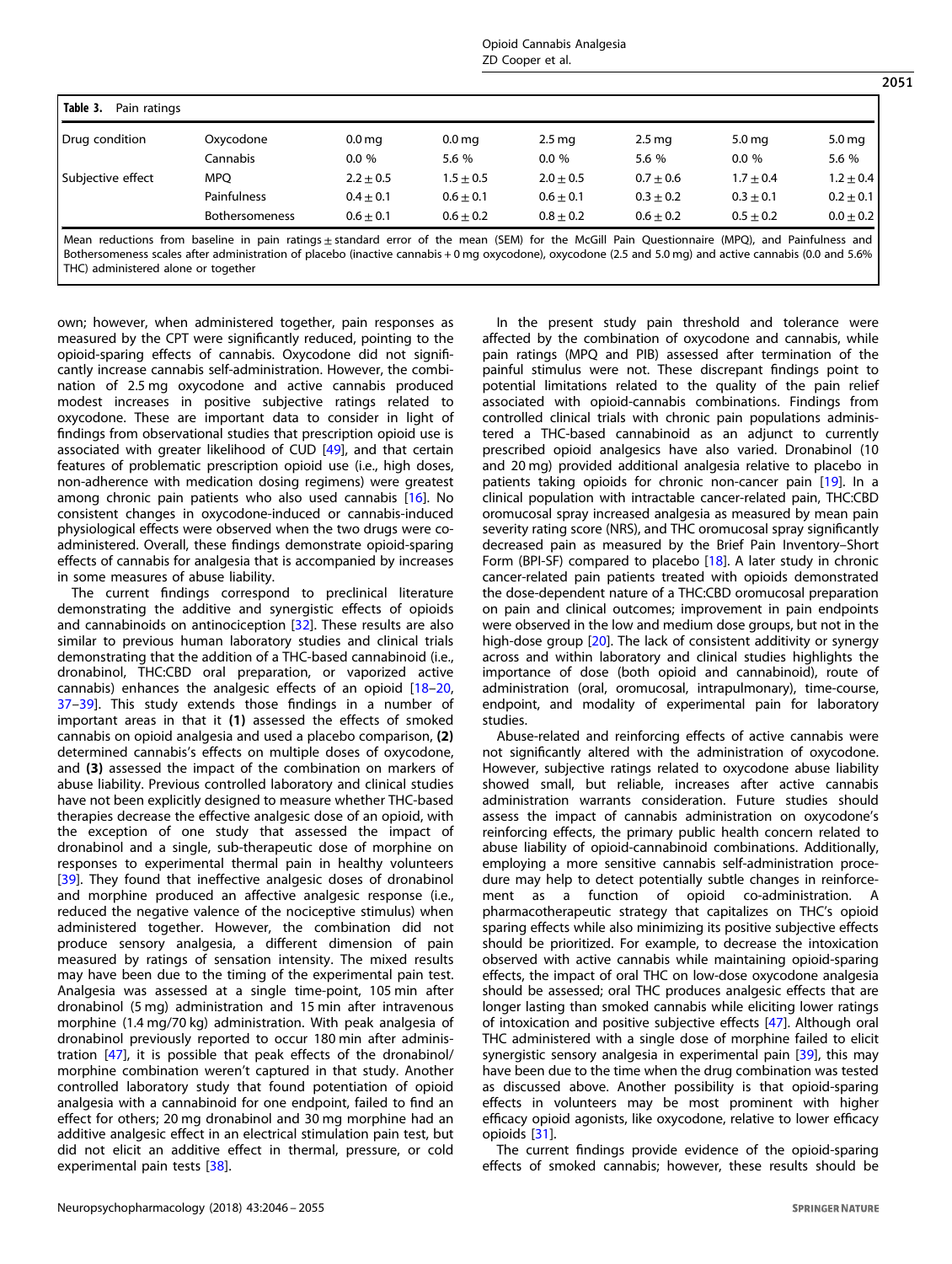Opioid Cannabis Analgesia ZD Cooper et al.



Fig. 2 Subjective ratings of representative abuse-related subjective effects ('Strength,' 'Liking') as measured by the Cannabis Rating Form and intoxication ('High') as a function of time, cannabis strength, and oxycodone dose. Data are presented as mean ratings +/- SEM. Significant differences from placebo are indicated by \*\*\* $p \le 0.0001$ 

| Table 4.<br>Abuse-liability ratings of oxycodone                                                                                                                      |            |                   |                   |                   |                                 |                   |                             |  |
|-----------------------------------------------------------------------------------------------------------------------------------------------------------------------|------------|-------------------|-------------------|-------------------|---------------------------------|-------------------|-----------------------------|--|
| Drug condition                                                                                                                                                        | Oxycodone  | 0.0 <sub>mg</sub> | 0.0 <sub>mg</sub> | 2.5 <sub>mg</sub> | 2.5 <sub>mg</sub>               | 5.0 <sub>mg</sub> | 5.0 <sub>mg</sub>           |  |
|                                                                                                                                                                       | Cannabis   | $0.0\%$           | 5.6%              | $0.0\%$           | 5.6%                            | $0.0\%$           | 5.6%                        |  |
| Subjective effect                                                                                                                                                     | Strength   | $10.1 \pm 1.5$    | $16.5 \pm 1.9$    | $12.6 \pm 1.8$    | $27.2 \pm 2.4***$               | $16.18 \pm 1.9$   | $20.5 \pm 2.1$              |  |
|                                                                                                                                                                       | Good drug  | $10.8 \pm 1.6$    | $11.7 \pm 1.7$    | $11.1 \pm 1.8$    | $31.1 \pm 2.9***$ , ##          | $11.7 + 1.7$      | $22.6 \pm 2.5$ <sup>*</sup> |  |
|                                                                                                                                                                       | Likina     | $11.1 \pm 1.7$    | $16.7 \pm 1.9$    | $17.9 + 2.0$      | $39.0 + 2.7***$ , #             | $18.4 + 2.1$      | $20.6 \pm 2.3$              |  |
|                                                                                                                                                                       | Take again | $6.9 + 1.3$       | $12.1 \pm 1.7$    | $12.9 + 2.0$      | $39.3 + 2.8$ <sup>***, ##</sup> | $15.9 + 2.1$      | $18.7 \pm 2.3$ <sup>*</sup> |  |
| Mean subjective ratings + standard error of the mean (SEM) for the Capsule Bating Form under placebo conditions (inactive cannabis + 0 mg oxycodone) and $\mathsf{L}$ |            |                   |                   |                   |                                 |                   |                             |  |

Mean subjective ratings±standard error of the mean (SEM) for the Capsule Rating Form under placebo conditions (inactive cannabis + 0 mg oxycodone), and<br>oxycodone (2.5 and 5.0 mg) and active cannabis administered alone or  $p \le 0.001$ ; significant differences from active cannabis alone are indicated with #,  $p \le 0.05$ , ##,  $p \le 0.01$ , and ###,  $p \le 0.001$ .

interpreted within the context of experimental and therapeutic limitations. Analgesia was assessed using an experimental pain model in a group of young, healthy, cannabis-experienced participants. Enrolling participants without pain and assessing analgesia using an experimental test that has predictive validity for analgesics (i.e., [[40](#page-8-0)–[42\]](#page-8-0)) affords a degree of control that cannot be achieved with a patient population. Baseline pain sensitivity did not differ across sessions, and the influence of concomitant medications on outcomes was avoided, two outstanding factors that would have impacted experimental control had a pain population been utilized. Further, that the participants were current cannabis smokers assured that cannabis would be welltolerated. These factors limit the generalizability of the current findings supporting opioid-sparing effects of cannabis and cannabinoids to patient populations, many of which are not current cannabis users. Understanding the safety and tolerability of cannabis or cannabinoids in non-cannabis as well as cannabisexposed patients is an important consideration given that tolerability of cannabinoid products is contingent upon experience [\[20](#page-8-0), [50,](#page-8-0) [51\]](#page-8-0). Another significant consideration is that the current study used smoked cannabis because this is the most common method of medical cannabis use [[52](#page-8-0)]. However, the therapeutic utility of smoked cannabis may be limited by

<span id="page-6-0"></span>2052

respiratory risks including chronic bronchitis [\[53](#page-8-0)], the presence of combustion by-products [[54,](#page-8-0) [55](#page-8-0)], a lack of regulation regarding medical cannabis strength (i.e., THC concentration) and other cannabinoid content [\[56](#page-8-0)], and subjective effects related to abuse liability which are not as apparent with other methods of administration (i.e., [[47](#page-8-0)]). Adverse respiratory effects and combustion by-products would be avoided by vaporizing cannabis [\[61,](#page-9-0) [63,](#page-9-0) [64](#page-9-0)], while the superior bioavailability of THC afforded by the intrapulmonary route relative to oral administration would be preserved [\[57\]](#page-8-0). However, other risks associated with smoked administration including intoxication and lack of dose regulation would still be a concern [\[57](#page-8-0), [58\]](#page-8-0) for intrapulmonary cannabis. Other routes of THC administration should be explored that would retain analgesic and opioid-sparing effects, while reducing unwanted subjective effects and other risks. An additional limitation to the study design was that cannabis effects on opioid respiratory depression, a significant risk associated with their use [[59\]](#page-8-0), was not assessed.

#### **CONCLUSION**

Cannabinoids may provide a therapeutic strategy to enhance the analgesic effects of opioids while mitigating their serious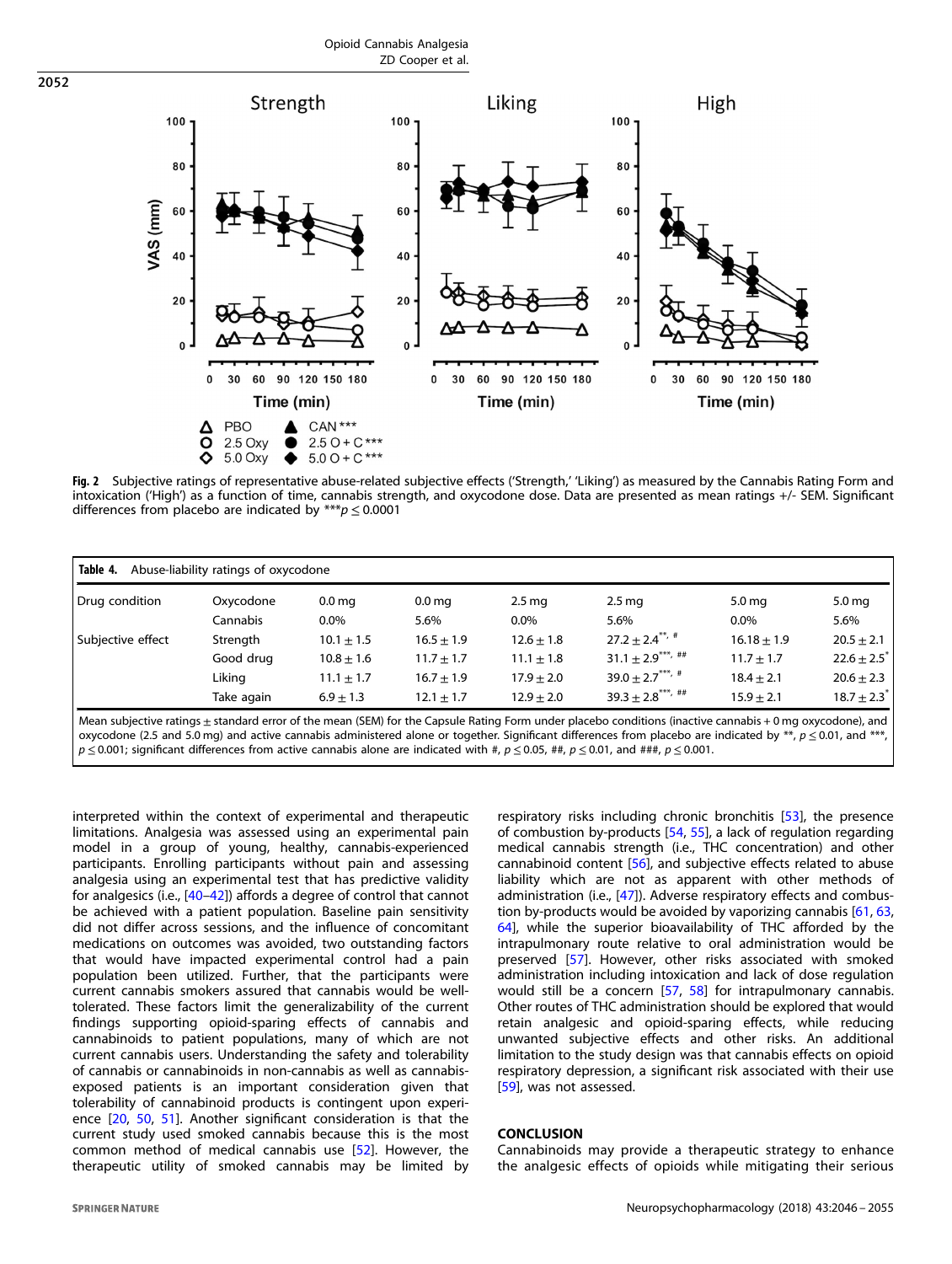<span id="page-7-0"></span>

Fig. 3 Puffs of cannabis self-administered and money (\$) spent as a function of cannabis strength (inactive cannabis, left side; active cannabis, right side) and oxycodone dose (white bars = placebo oxycodone, grey bars = 2.5 mg oxycodone, black bars = 5.0 mg oxycodone). Each puff cost \$1. Significant differences from the placebo oxycodone + inactive cannabis condition are indicated by  $p \le 0.01$  and  $p \le 0.0001$ 



Fig. 4 Pupillary (top panel; diameter measured in cm) and cardiovascular (bottom panel; beats per minute) effects as a function of cannabis strength (inactive cannabis, left side; active cannabis, right side) and oxycodone dose (white bars = placebo oxycodone, grey bars =  $2.5 \text{ mg}$  oxycodone, black bars =  $5.0 \text{ mg}$ oxycodone). Values represent means across post-smoking time points. Significant differences from the placebo oxycodone + inactive cannabis condition are indicated by  $* p \leq 0.05$  and \*\* $p \le 0.01$ ; significant differences from active cannabis alone are indicated with  $^{**}p \leq 0.01$ 

adverse effects. Smoked cannabis combined with an ineffective analgesic dose of oxycodone produced analgesia comparable to an effective opioid analgesic dose without significantly increasing cannabis's abuse liability. Yet the combination did increase 2053

opioid-related positive subjective ratings. These findings warrant future well-controlled, double-blind, placebo-controlled studies designed to assess the opioid-sparing effects of cannabinoids across therapeutically viable routes of administration, employing multiple nociceptive stimuli, patient populations, and importantly, addressing the impact of the drug combination on other critical endpoints including opioid selfadministration, tolerance, and dependence. Such studies will determine the generalizability of these findings and the clinical benefit of combined cannabinoid-opioid therapy to treat chronic pain.

# ACKNOWLEDGEMENTS

The authors acknowledge and appreciate the exceptional assistance of Olivia Derella and Bennett Wechsler in data collection and Dr. Richard Foltin for his assistance with regulatory and computer programming aspects of the study.

#### FUNDING

This research was supported by US National Institute on Drug Abuse Grant DA19239, DA009236, and DA027755. ZDC, GB, DR, RB, SDC, and MH have no competing interests in relation to the work described. ZDC and MH have received research funds and partial salary support from Insys Therapuetics. Over the past 3 years, SDC received compensation (in the form of partial salary support) from studies supported by Braeburn Pharmaceuticals, Cerecor, Indivior, MediciNova, and Reckitt-Benckiser Pharmaceuticals. In addition, SDC has served as a consultant to the following companies over the past 3 years: Advances in Pain Management, AstraZeneca, Clinilabs, Collegium Pharmaceutical, Daiichi Sankyo, Depomed, Egalet, Endo, Guidepoint Global, Heptares Therapeutics Limited, Inspirion Delivery Sciences, IntelliPharmaCeutics, Janssen, KemPharm, Mallinckrodt, Neuromed, Opiant, Orexo, Pfizer, and Shire.

#### Compliance with ethical standards

Conflict of interest The authors declare that they have no conflict of interest.

#### **REFERENCES**

- 1. Nahin RL. Estimates of pain prevalence and severity in adults: United States, 2012. J Pain. 2015;16:769–80.
- 2. Daubresse M, Chang H-Y, Yu Y, Viswanathan S, Shah ND, Stafford RS, et al. Ambulatory diagnosis and treatment of non-malignant pain in the United States, 2000–2010. Med Care 2013;51:870–8.
- 3. Guy GP, Zhang K, Bohm MK, Losby J, Lewis B, Young R, et al. Vital signs: changes in opioid prescribing in the United States, 2006–2015. MMWR Morb Mortal Wkly Rep. 2017;66:697–4.
- 4. National Institute on Drug Abuse (2017). Overdose Death Rates. at [https://www.](https://www.drugabuse.gov/related-topics/trends-statistics/overdose-death-rates) [drugabuse.gov/related-topics/trends-statistics/overdose-death-rates.](https://www.drugabuse.gov/related-topics/trends-statistics/overdose-death-rates)
- 5. Edlund MJ, Martin BC, Russo JE, Devries A, Braden JB, Sullivan MD (2013). The role of opioid prescription in incident opioid abuse and dependence among individuals with chronic non-cancer pain: the role of opioid prescription. Clin J Pain. [https://doi.org/10.1097/AJP.0000000000000021.](https://doi.org/10.1097/AJP.0000000000000021)
- 6. Dunn KM. Opioid prescriptions for chronic pain and overdose: a cohort study. Ann Intern Med. 2010;152:85.
- 7. Bohnert, ASB. Association between opioid prescribing patterns and opioid overdose-related deaths. JAMA 305, 1315 (2011).
- 8. Dowell D, Haegerich TM, Chou R. CDC Guideline for Prescribing Opioids for Chronic Pain — United States, 2016. MMWR Recomm Rep. 2016;65:1–49.
- 9. Marijuana Policy Project (2017). State-by-state medical marijuana laws. at [https://](https://www.mpp.org/issues/medical-marijuana/state-by-state-medical-marijuana-laws/state-by-state-medical-marijuana-laws-report/) [www.mpp.org/issues/medical-marijuana/state-by-state-medical-marijuana-laws/](https://www.mpp.org/issues/medical-marijuana/state-by-state-medical-marijuana-laws/state-by-state-medical-marijuana-laws-report/) [state-by-state-medical-marijuana-laws-report/.](https://www.mpp.org/issues/medical-marijuana/state-by-state-medical-marijuana-laws/state-by-state-medical-marijuana-laws-report/)
- 10. Bonn-Miller MO, Boden MT, Bucossi MM, Babson KA. Self-reported cannabis use characteristics, patterns and helpfulness among medical cannabis users. Am J Drug Alcohol Abus. 2014;40:23–30.
- 11. Whiting PF, Wolff RF, Deshpande S, Di Nisio M, Duffy S, Hernandez AV, et al. Cannabinoids for medical use: a systematic review and meta-analysis. JAMA. 2015;313:2456.
- 12. Finnerup NB, Attal N, Haroutounian S, McNicol E, Baron R, Dworkin RH, et al. Pharmacotherapy for neuropathic pain in adults: a systematic review and metaanalysis. Lancet Neurol. 2015;14:162–73.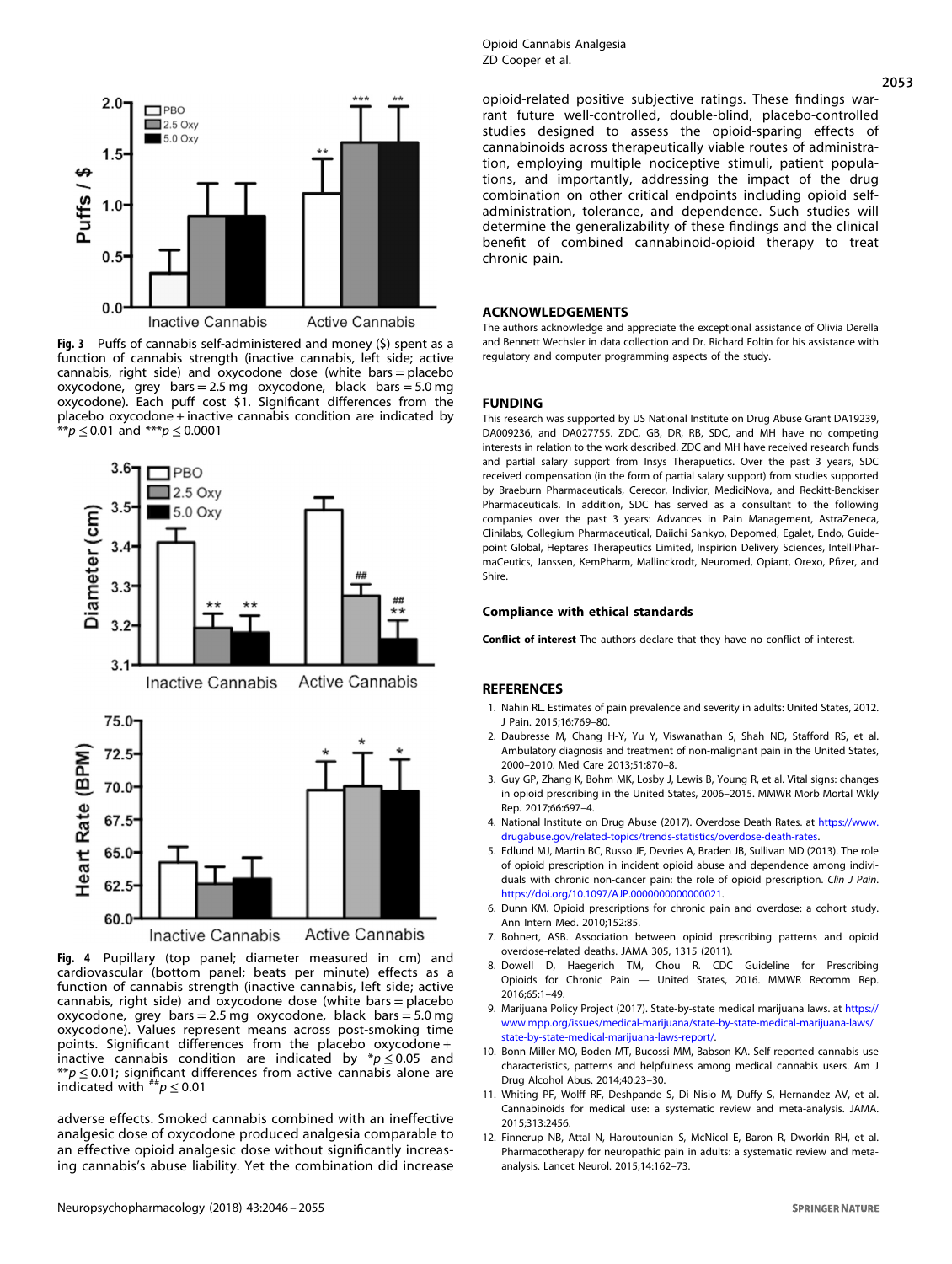- <span id="page-8-0"></span>2054
- 13. Nugent SM, Morasco BJ, O'Neil ME, Freeman M, Low A, Kondo K, et al. The effects of cannabis among adults with chronic pain and an overview of general harms: a systematic review. Ann Intern Med. 2017;167:319–31.
- 14. Bradford AC, Bradford WD. Medical marijuana laws may be associated with a decline in the number of prescriptions for medicaid enrollees. Health Aff. 2017;36:945–51.
- 15. Boehnke KF, Litinas E, Clauw DJ. Medical cannabis use is associated with decreased opiate medication use in a retrospective cross-sectional survey of patients with chronic pain. J Pain. 2016;17:739–44.
- 16. Degenhardt L, Lintzeris N, Campbell G, Bruno R, Cohen M, Farrell M, et al. Experience of adjunctive cannabis use for chronic non-cancer pain: findings from the Pain and Opioids IN Treatment (POINT) study. Drug Alcohol Depend. 2015;147:144–50.
- 17. Lynch ME, Clark AJ. Cannabis reduces opioid dose in the treatment of chronic non-cancer pain. J Pain Symptom Manag. 2003;25:496–98.
- 18. Johnson JR, Burnell-Nugent M, Lossignol D, Ganae-Motan ED, Potts R, Fallon MT. Multicenter, double-blind, randomized, placebo-controlled, parallel-group study of the efficacy, safety, and tolerability of THC:CBD extract and THC extract in patients with intractable cancer-related pain. J Pain Symptom Manag. 2010;39:167–79.
- 19. Narang S, Gibson D, Wasan AD, Ross EL, Michna E, Nedeljkovic SS, et al. Efficacy of dronabinol as an adjuvant treatment for chronic pain patients on opioid therapy. J Pain. 2008;9:254–64.
- 20. Portenoy RK, Ganae-Motan ED, Allende S, Yanagihara R, Shaiova L, Weinstein S, et al. Nabiximols for opioid-treated cancer patients with poorly-controlled chronic pain: a randomized, placebo-controlled, graded-dose trial. J Pain. 2012;13:438–49.
- 21. Pertwee RG. The diverse  $CB_1$  and  $CB_2$  receptor pharmacology of three plant cannabinoids:  $\Delta^9$  -tetrahydrocannabinol, cannabidiol and  $\Delta^9$ -tetracannabinoids: Δ<sup>9</sup> -tetrahydrocannabinol, cannabidiol and Δ<sup>9</sup>-tetrahydrocannabivarin. Br J Pharmacol. 2008;153:199–15.
- 22. Mechoulam R, Shani A, Edery H, Grunfeld Y. Chemical basis of hashish activity. Science. 1970;169:611–12.
- 23. Cichewicz DL, Welch SP, Smith FL. Enhancement of transdermal fentanyl and buprenorphine antinociception by transdermal delta9-tetrahydrocannabinol. Eur J Pharmacol. 2005;525:74–82.
- 24. Cox ML, Haller VL, Welch SP. Synergy between delta9-tetrahydrocannabinol and morphine in the arthritic rat. Eur J Pharmacol. 2007;567:125–30.
- 25. Kazantzis NP, Casey SL, Seow PW, Mitchell VA, Vaughan CW. Opioid and cannabinoid synergy in a mouse neuropathic pain model: opioid-cannabinoid synergy in neuropathic pain. Br J Pharmacol. 2016;173:2521–31.
- 26. Pugh G, Smith PB, Dombrowski DS, Welch SP. The role of endogenous opioids in enhancing the antinociception produced by the combination of delta 9 tetrahydrocannabinol and morphine in the spinal cord. J Pharmacol Exp Ther. 1996;279:608–16.
- 27. Welch SP, Stevens DL. Antinociceptive activity of intrathecally administered cannabinoids alone, and in combination with morphine, in mice. J Pharmacol Exp Ther. 1992;262:10–18.
- 28. Williams J, Haller VL, Stevens DL, Welch SP. Decreased basal endogenous opioid levels in diabetic rodents: effects on morphine and delta-9-tetrahydrocannabinoidinduced antinociception. Eur J Pharmacol. 2008;584:78–86.
- 29. Li J-X, McMahon LR, Gerak LR, Becker GL, France CP. Interactions between Δ9 tetrahydrocannabinol and μ opioid receptor agonists in rhesus monkeys: discrimination and antinociception. Psychopharmacology. 2008;199:199–8.
- 30. Maguire DR, Yang W, France CP. Interactions between opioid receptor agonists and cannabinoid receptor agonists in rhesus monkeys: antinociception, drug discrimination, and drug self-administration. J Pharmacol Exp Ther. 2013;345: 354–62.
- 31. Maguire DR, France CP. Impact of efficacy at the -opioid receptor on antinociceptive effects of combinations of -opioid receptor agonists and cannabinoid receptor agonists. J Pharmacol Exp Ther. 2014;351:383–89.
- 32. Nielsen S, Sabioni P, Trigo JM, Ware MA, Betz-Stablein BD, Murnion B, et al. Opioid-sparing effect of cannabinoids: a systematic review and meta-analysis. Neuropsychopharmacology. 2017;42:1752–65.
- 33. Smith PA, Selley DE, Sim-Selley LJ, Welch SP. Low dose combination of morphine and delta9-tetrahydrocannabinol circumvents antinociceptive tolerance and apparent desensitization of receptors. Eur J Pharmacol. 2007;571:129–37.
- 34. Cichewicz DL. Modulation of oral morphine antinociceptive tolerance and naloxone-precipitated withdrawal signs by oral delta9-tetrahydrocannabinol. J Pharmacol Exp Ther. 2003;305:812–17.
- 35. Li J-X, Koek W, France CP. Interactions between Δ9-tetrahydrocannabinol and heroin: self-administration in rhesus monkeys. Behav Pharmacol. 2012;23:754–61.
- 36. CDC (2017). Overview of an epidemic. at [https://www.cdc.gov/drugoverdose/](https://www.cdc.gov/drugoverdose/data/index.html) [data/index.html.](https://www.cdc.gov/drugoverdose/data/index.html)
- 37. Abrams DI, Couey P, Shade SB, Kelly ME, Benowitz NL. Cannabinoid–opioid interaction in chronic pain. Clin Pharmacol Ther. 2011;90:844–51.
- 38. Naef M, Curatolo M, Petersen-Felix S, Arendt-Nielsen L, Zbinden A, Brenneisen R. The analgesic effect of oral delta-9-tetrahydrocannabinol (THC), morphine, and a THC-morphine combination in healthy subjects under experimental pain conditions. Pain. 2003;105:79–88.
- 39. Roberts JD, Gennings C, Shih M. Synergistic affective analgesic interaction between delta-9-tetrahydrocannabinol and morphine. Eur J Pharmacol. 2006;530:54–58.
- 40. Conley KM, Toledano AY, Apfelbaum JL, Zacny JP. Modulating effects of a cold water stimulus on opioid effects in volunteers. Psychopharmacology. 1997;131:313–20.
- 41. Kowalczyk WJ, Evans SM, Bisaga AM, Sullivan MA, Comer SD. Sex differences and hormonal influences on response to cold pressor pain in humans. J Pain. 2006;7:151–60.
- 42. Zacny JP, Coalson DW, Young CJ, Klafta JM, Lichtor JL, Rupani G, et al. Propofol at conscious sedation doses produces mild analgesia to cold pressor-induced pain in healthy volunteers. J Clin Anesth. 1996;8:469–74.
- 43. Compton P, Kehoe P, Sinha K, Torrington MA, Ling W. Gabapentin improves coldpressor pain responses in methadone-maintained patients. Drug Alcohol Depend. 2010;109:213–19.
- 44. Webb J, Kamali F. Analgesic effects of lamotrigine and phenytoin on coldinduced pain: a crossover placebo-controlled study in healthy volunteers. Pain. 1998;76:357–63.
- 45. Mariani JJ, Brooks D, Haney M, Levin FR. Quantification and comparison of marijuana smoking practices: blunts, joints, and pipes. Drug Alcohol Depend. 2011;113:249–51.
- 46. Foltin RW, Brady JV, Fischman MW, Emurian CS, Dominitz J. Effects of smoked marijuana on social interaction in small groups. Drug Alcohol Depend. 1987;20:87–93.
- 47. Cooper ZD, Comer SD, Haney M. Comparison of the analgesic effects of dronabinol and smoked marijuana in daily marijuana smokers. Neuropsychopharmacology. 2013;38:1984–92.
- 48. Haney M, Ward AS, Comer S, Foltin R, Fischman M. Abstinence symptoms following smoked marijuana in humans. Psychopharmacology. 1999;14: 395–4.
- 49. Hefner K, Sofuoglu M, Rosenheck R. Concomitant cannabis abuse / dependence in patients treated with opioids for non-cancer pain. Am J Addict. 2015;24:538–45.
- 50. Haney M. Opioid antagonism of cannabinoid effects: differences between marijuana smokers and nonmarijuana smokers. Neuropsychopharmacology. 2007;32:1391–403.
- 51. Tramèr MR, Carroll D, Campbell FA, Reynolds DJ, Moore RA, McQuay HJ. Cannabinoids for control of chemotherapy induced nausea and vomiting: quantitative systematic review. BMJ. 2001;323:16–21.
- 52. Schauer GL, King BA, Bunnell RE, Promoff G, McAfee TA. Toking, vaping, and eating for health or fun. Am J Prev Med. 2016;50:1–8.
- 53. Tashkin DP. Smoked marijuana as a cause of lung injury. Monaldi Arch Chest Dis Arch Monaldi Mal Torace. 2005;63:93–100.
- 54. Moir D, Rickert WS, Levasseur G, Larose Y, Maertens R, White P, et al. A comparison of mainstream and sidestream marijuana and tobacco cigarette smoke produced under two machine smoking conditions. Chem Res Toxicol. 2008;21:494–2.
- 55. Singh R, Sandhu J, Kaur B, Juren T, Steward WP, Segerbäck D, et al. Evaluation of the DNA damaging potential of cannabis cigarette smoke by the determination of acetaldehyde derived N2-ethyl-2'-deoxyguanosine adducts. Chem Res Toxicol. 2009;22:1181–88.
- 56. Klieger SB, Gutman A, Allen L, Pacula RL, Ibrahim JK, Burris S. Mapping medical marijuana: state laws regulating patients, product safety, supply chains and dispensaries, 2017: State medical marijuana laws. Addiction. 2017. [https://doi.org/](https://doi.org/10.1111/add.13910) [10.1111/add.13910.](https://doi.org/10.1111/add.13910)
- 57. Newmeyer MN, Swortwood MJ, Abulseoud OA, Huestis MA. Subjective and physiological effects, and expired carbon monoxide concentrations in frequent and occasional cannabis smokers following smoked, vaporized, and oral cannabis administration. Drug Alcohol Depend. 2017;175:67–76.
- 58. Abrams DI, Vizoso HP, Shade SB, Jay C, Kelly ME, Benowitz NL. Vaporization as a smokeless cannabis delivery system: a pilot study. Clin Pharmacol Ther. 2007;82:572–78.
- 59. Dahan A, Olofsen E, Niesters M. Pharmacotherapy for pain: efficacy and safety issues examined by subgroup analyses. Pain. 2015;156:S119–26.
- 60. Comer SD, Metz VE, Cooper ZD, Kowalczyk WJ, Jones JD, Sullivan MA, et al. Comparison of a drug versus money and drug versus drug self-administration choice procedure with oxycodone and morphine in opioid addicts. Behav Pharmacol. 2013;24:504–16.